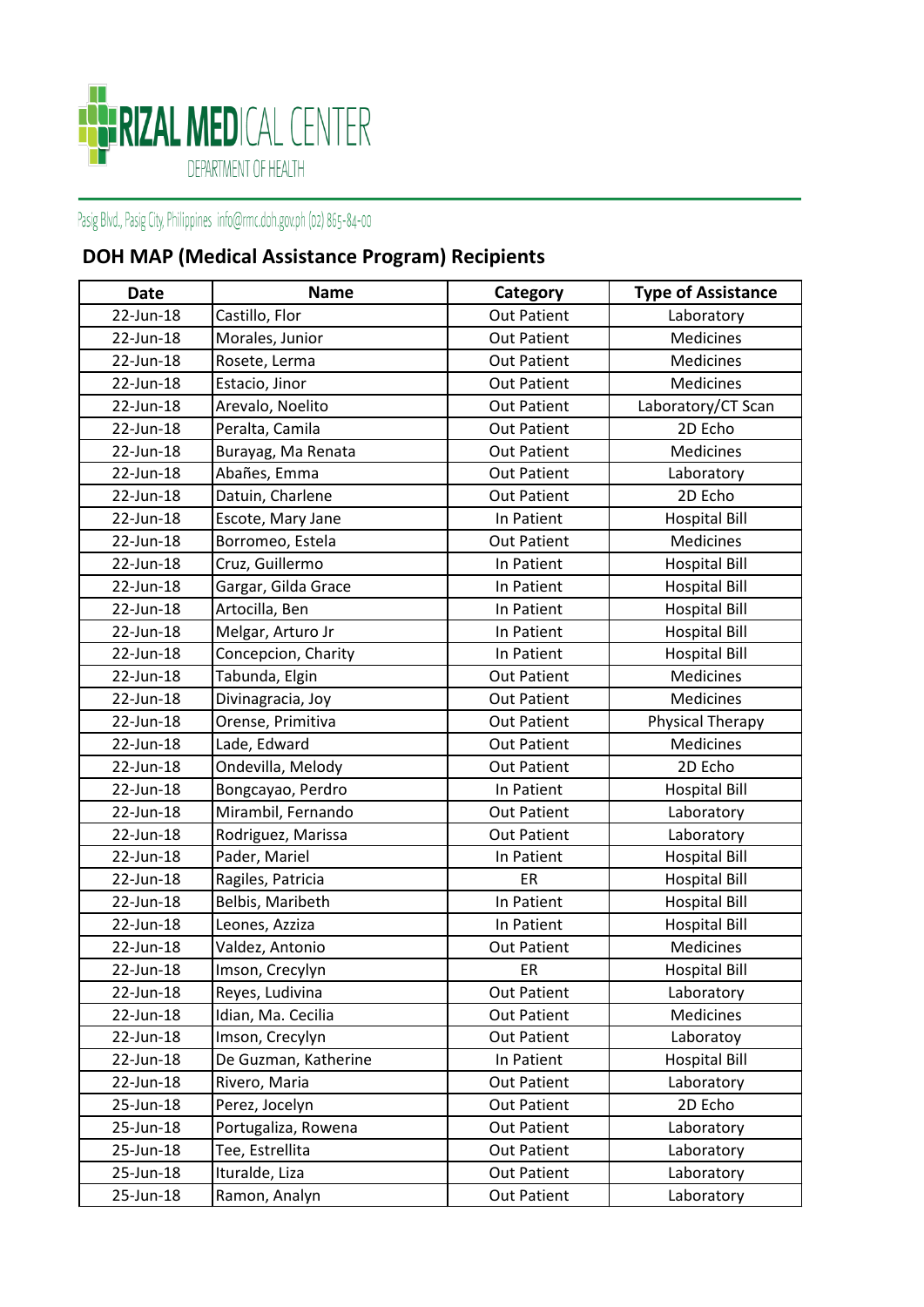| 25-Jun-18 | Sto Domingo, Ronaldo    | <b>Out Patient</b> | Laboratory              |
|-----------|-------------------------|--------------------|-------------------------|
| 25-Jun-18 | Rodriguez, Aron         | ER                 | <b>Hospital Bill</b>    |
| 25-Jun-18 | Pagala, Agnes           | In Patient         | <b>Hospital Bill</b>    |
| 25-Jun-18 | Ebasan, Angelica        | In Patient         | <b>Hospital Bill</b>    |
| 25-Jun-18 | Abelida, Corazon        | ER                 | <b>Hospital Bill</b>    |
| 25-Jun-18 | Bonete, Ma Florencia    | ER                 | <b>Hospital Bill</b>    |
| 25-Jun-18 | Comia, Zenaida          | ER                 | <b>Hospital Bill</b>    |
| 25-Jun-18 | Tolentino, Steaven Niko | ER                 | <b>Hospital Bill</b>    |
| 25-Jun-18 | Sanders, Bernadette     | ER                 | <b>Hospital Bill</b>    |
| 25-Jun-18 | Rances, Resha           | ER                 | <b>Hospital Bill</b>    |
| 25-Jun-18 | Bantillo, Anthony       | ER                 | <b>Hospital Bill</b>    |
| 25-Jun-18 | Argarin, Alex           | ER                 | <b>Hospital Bill</b>    |
| 25-Jun-18 | Gatapia, Junjun         | ER                 | <b>Hospital Bill</b>    |
| 25-Jun-18 | Mardo, Ernesto          | <b>Out Patient</b> | Laboratory              |
| 25-Jun-18 | Estacio, Ria            | <b>Out Patient</b> | Laboratory              |
| 25-Jun-18 | Caboboy, Bhien Mary     | ER                 | <b>Hospital Bill</b>    |
| 25-Jun-18 | Rupinta, Josephine      | ER                 | <b>Hospital Bill</b>    |
| 25-Jun-18 | Lascano, Percy          | ER                 | <b>Hospital Bill</b>    |
| 25-Jun-18 | Alberto, Rolando        | ER                 | <b>Hospital Bill</b>    |
| 25-Jun-18 | Perocho, Kenneth        | ER                 | <b>Hospital Bill</b>    |
| 25-Jun-18 | Lambit, Sabina          | ER                 | <b>Hospital Bill</b>    |
| 25-Jun-18 | Bantillo, Anthony       | ER                 | <b>Hospital Bill</b>    |
| 25-Jun-18 | Mundano, Joshua         | ER                 | <b>Hospital Bill</b>    |
| 25-Jun-18 | Ravadiva, Rancel        | In Patient         | <b>Hospital Bill</b>    |
| 25-Jun-18 | Castañeda, Maritchel    | In Patient         | <b>Hospital Bill</b>    |
| 25-Jun-18 | Castro, Domingo         | ER                 | <b>Hospital Bill</b>    |
| 25-Jun-18 | Bagispas, Analyn        | In Patient         | <b>Hospital Bill</b>    |
| 25-Jun-18 | Abeleda, Ederlene       | <b>Out Patient</b> | Laboratory              |
| 25-Jun-18 | Laguidao, Jomar         | <b>Out Patient</b> | Laboratory              |
| 25-Jun-18 | Anadon, Lourdes         | <b>Out Patient</b> | Laboratory              |
| 25-Jun-18 | Ranoco, Angelo          | <b>Out Patient</b> | Laboratory              |
| 25-Jun-18 | Fajardo, Jose           | <b>Out Patient</b> | <b>Physical Therapy</b> |
| 25-Jun-18 | Pedrozo, Marian         | <b>Out Patient</b> | Medicines               |
| 25-Jun-18 | Brioso, Herminia        | <b>Out Patient</b> | Laboratory              |
| 25-Jun-18 | Chan, Alexander         | <b>Out Patient</b> | Laboratory              |
| 25-Jun-18 | Floralde, Lila          | <b>Out Patient</b> | Laboratory              |
| 25-Jun-18 | Torres, Rodelia         | <b>Out Patient</b> | Laboratory              |
| 25-Jun-18 | Manalili, Lulu          | In Patient         | <b>Hospital Bill</b>    |
| 25-Jun-18 | Ramos, Emily            | <b>Out Patient</b> | laboratory              |
| 25-Jun-18 | Subida, Christian       | <b>Out Patient</b> | Laboratory              |
| 26-Jun-18 | Elpa, Verna Liza        | <b>Out Patient</b> | Laboratory              |
| 26-Jun-18 | Barcelona, Rona         | <b>Out Patient</b> | Laboratory              |
| 26-Jun-18 | Pamagtingan, Eduardo    | <b>Out Patient</b> | Laboratory              |
| 26-Jun-18 | Marqueses, Jaime        | <b>Out Patient</b> | Laboratory/UTZ          |
| 26-Jun-18 | Gonzales, Wilfredo      | <b>Out Patient</b> | Medicine                |
| 26-Jun-18 | Abarca, Noriel          | <b>Out Patient</b> | Laboratory              |
| 26-Jun-18 | Pondial, Edgar          | ER                 | <b>Hospital Bill</b>    |
| 26-Jun-18 | Alegre, Ernesto         | <b>Out Patient</b> | Laboratory              |
| 26-Jun-18 | Magallano, Ma Lutchie   | In Patient         | <b>Hospital Bill</b>    |
| 26-Jun-18 | Samaniego, Lorenzo      | ER                 | <b>Hospital Bill</b>    |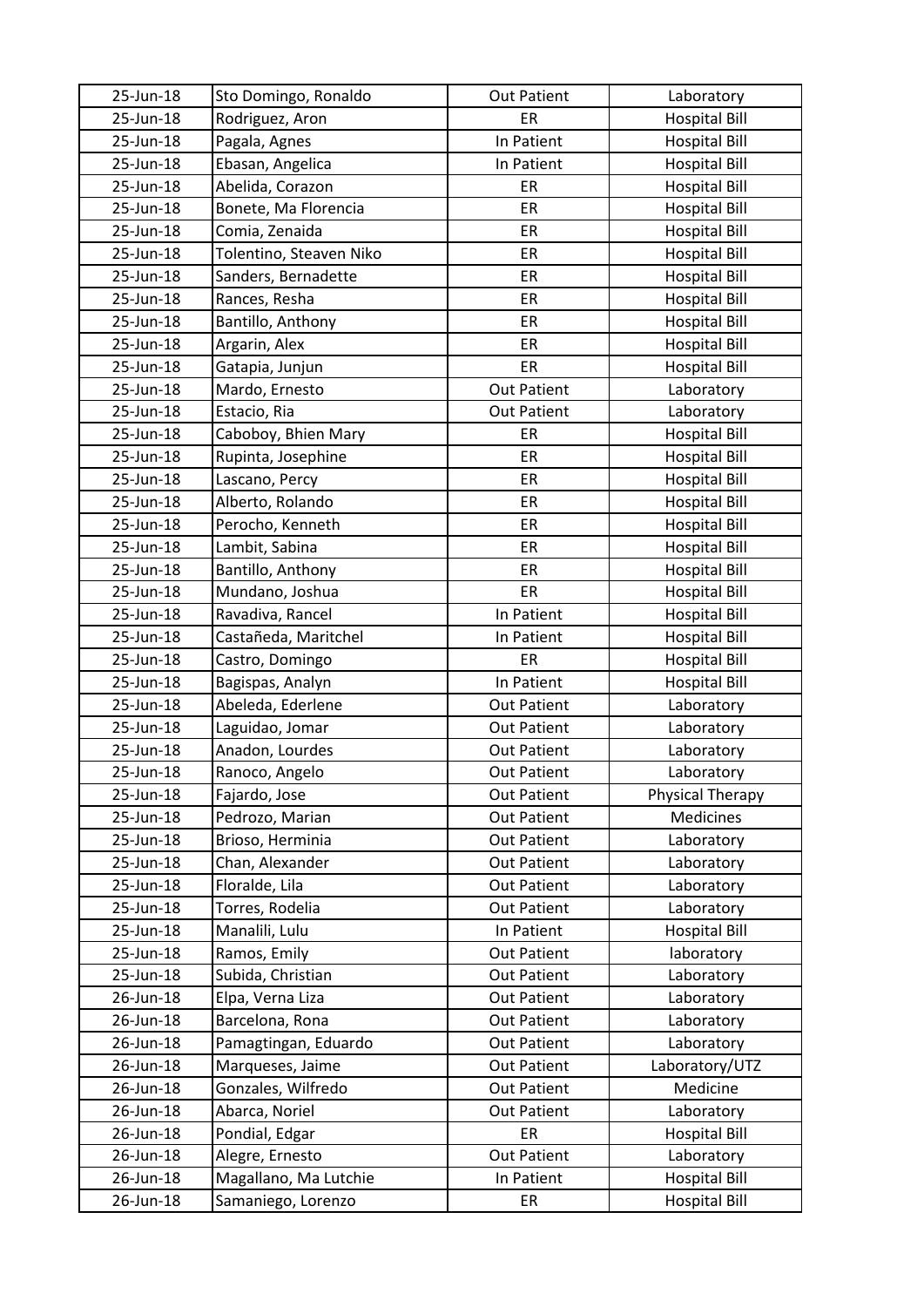| 26-Jun-18 | Lauranilla, D-sybelle      | ER                 | <b>Hospital Bill</b>           |
|-----------|----------------------------|--------------------|--------------------------------|
| 26-Jun-18 | Tanjuatco, Virgilio        | ER                 | <b>Hospital Bill</b>           |
| 26-Jun-18 | Obanil, Sean Andrew        | ER                 | <b>Hospital Bill</b>           |
| 26-Jun-18 | Oliveros, Roberto          | <b>Out Patient</b> | Xray/Laboratory                |
| 26-Jun-18 | Ayawon, mARGARITA          | <b>Out Patient</b> | Ct-Scan                        |
| 26-Jun-18 | Jacinto, Geraldine         | In Patient         | <b>Hospital Bill</b>           |
| 26-Jun-18 | Lirio, Rona                | In Patient         | <b>Hospital Bill</b>           |
| 26-Jun-18 | Tacsay, Gloria             | <b>Out Patient</b> | Medicines                      |
| 26-Jun-18 | Visperas, Violeta          | <b>Out Patient</b> | Medicines                      |
| 26-Jun-18 | Bandera, Teresita          | <b>Out Patient</b> | Xray/ECG                       |
| 26-Jun-18 | Marcos, Luzviminda Sanchez | <b>Out Patient</b> | Laboratory                     |
| 26-Jun-18 | Cainday, John Carlo        | ER                 | <b>Hospital Bill</b>           |
| 26-Jun-18 | Broqueza, Marvin           | <b>Out Patient</b> | Xray/Medicines                 |
| 26-Jun-18 | Bernardo, Ma Weennee       | In Patient         | <b>Hospital Bill/Medicines</b> |
| 26-Jun-18 | Villamor, Rosalina         | ER                 | <b>Hospital Bill</b>           |
| 26-Jun-18 | Gutierrez, Francis Rafael  | ER                 | <b>Hospital Bill</b>           |
| 26-Jun-18 | Guzman, Athena Rose        | <b>Out Patient</b> | Medicines                      |
| 26-Jun-18 | Palomo, Flerido            | In Patient         | <b>Hospital Bill</b>           |
| 26-Jun-18 | Barrioga, Roneo            | ER                 | <b>Hospital Bill</b>           |
| 26-Jun-18 | Alberto, Rolando           | <b>Out Patient</b> | Medicines                      |
| 26-Jun-18 | Incierto, Roberto          | In Patient         | <b>Hospital Bill</b>           |
| 26-Jun-18 | Divinagracia, Rolando      | <b>Out Patient</b> | Laboratory/Xray/Ecg            |
| 26-Jun-18 | Quillo, Charlito           | <b>Out Patient</b> | Medicines                      |
| 26-Jun-18 | Villamor, Dante            | <b>Out Patient</b> | Medicines                      |
| 27-Jun-18 | Salazar, Elena             | <b>Out Patient</b> | Laboratory                     |
| 27-Jun-18 | Cruz, Magdalena            | <b>Out Patient</b> | Laboratory                     |
| 27-Jun-18 | Garcia, Bienvinida         | <b>Out Patient</b> | Laboratory                     |
| 27-Jun-18 | Reyes, Ludivina            | <b>Out Patient</b> | 2D Echo/Xray/Meds              |
| 27-Jun-18 | Castillo, Cesar            | <b>Out Patient</b> | Laboratory                     |
| 27-Jun-18 | Cena, Ria                  | <b>Out Patient</b> | Laboratory                     |
| 27-Jun-18 | Cruz, Flor                 | <b>Out Patient</b> | Laboratory                     |
| 27-Jun-18 | Celestino, Beverly         | <b>Out Patient</b> | Medicines                      |
| 27-Jun-18 | Manal, Stevenson           | ER                 | <b>Hospital Bill</b>           |
| 27-Jun-18 | Basada, Mila               | ER                 | <b>Hospital Bill</b>           |
| 27-Jun-18 | Astor, Anica Sofia         | ER                 | <b>Hospital Bill</b>           |
| 27-Jun-18 | Lugatiman, Gril            | ER                 | <b>Hospital Bill</b>           |
| 27-Jun-18 | Cayetano, Mark             | In Patient         | <b>Hospital Bill</b>           |
| 27-Jun-18 | Suiaso, Clarita            | ER                 | <b>Hospital Bill</b>           |
| 27-Jun-18 | Collo, Mercedita Dancel    | ER                 | <b>Hospital Bill</b>           |
| 27-Jun-18 | Danao, A.J. M              | ER                 | <b>Hospital Bill</b>           |
| 27-Jun-18 | Llovia, Mario Taglay       | ER                 | <b>Hospital Bill</b>           |
| 27-Jun-18 | Ruiz, Reinants             | ER                 | <b>Hospital Bill</b>           |
| 27-Jun-18 | Cainday, John Carlo        | <b>Out Patient</b> | Laboratory                     |
| 27-Jun-18 | Membrano, Marcelina        | <b>Out Patient</b> | Laboratory                     |
| 27-Jun-18 | Gustilo, Wilfredo          | <b>Out Patient</b> | Laboratory                     |
| 27-Jun-18 | Fuentes, Laine             | ER                 | <b>Hospital Bill</b>           |
| 27-Jun-18 | Monterico, Bayani          | <b>Out Patient</b> | Medicines/Laboratory           |
| 27-Jun-18 | Evangelista, Virginia      | <b>Out Patient</b> | medicine                       |
| 27-Jun-18 | Corpuz, Remedios           | <b>Out Patient</b> | 2D Echo                        |
| 27-Jun-18 | Roseus, Teresita           | <b>Out Patient</b> | Medicines                      |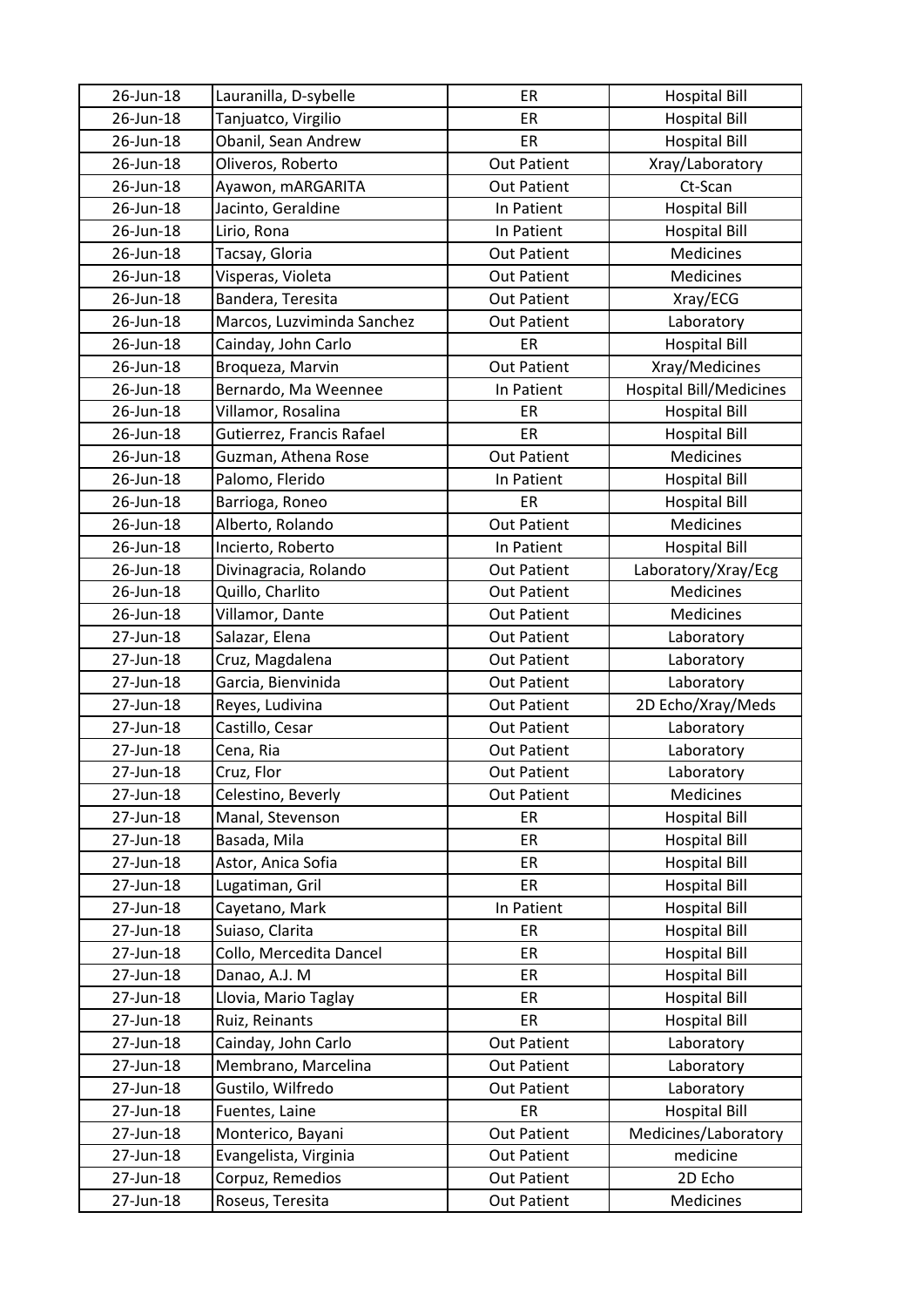| 27-Jun-18 | Deligero, Carolina    | <b>Out Patient</b> | Laboratory              |
|-----------|-----------------------|--------------------|-------------------------|
| 27-Jun-18 | Custodio, Christopher | ER                 | <b>Hospital Bill</b>    |
| 27-Jun-18 | Benito, Elmo          | <b>Out Patient</b> | YAG Cap (Eye Procedure) |
| 27-Jun-18 | Romero, Manilyn       | In Patient         | <b>Hospital Bill</b>    |
| 27-Jun-18 | Barrientos, Freddie   | <b>Out Patient</b> | Medicines               |
| 27-Jun-18 | De Leon, Eliseo       | <b>Out Patient</b> | Medicines               |
| 27-Jun-18 | Mateo, Leonard Jr     | In Patient         | <b>Hospital Bill</b>    |
| 27-Jun-18 | Mateo, Emily          | In Patient         | <b>Hospital Bill</b>    |
| 27-Jun-18 | Manera, Thelma        | <b>Out Patient</b> | Medicines               |
| 27-Jun-18 | Barcenas, Natalia     | In Patient         | <b>Hospital Bill</b>    |
| 27-Jun-18 | Taril, Jennifer       | In Patient         | <b>Hospital Bill</b>    |
| 27-Jun-18 | Dela Paz, Glicerio    | <b>Out Patient</b> | Laboratory              |
| 27-Jun-18 | Del Rosario, Rogelio  | <b>Out Patient</b> | OCT/Eye Procedure       |
| 27-Jun-18 | Acid, Michael         | <b>Out Patient</b> | Medicines               |
| 27-Jun-18 | Isla, David           | <b>Out Patient</b> | 2D Echo                 |
| 27-Jun-18 | Bolso, Ivy            | In Patient         | <b>Hospital Bill</b>    |
| 27-Jun-18 | Ramon, Analyn         | <b>Out Patient</b> | Medicines               |
| 27-Jun-18 | Malanao, Flora        | <b>Out Patient</b> | Laboratory              |
| 27-Jun-18 | Abalos, Rowena        | In Patient         | <b>Hospital Bill</b>    |
| 27-Jun-18 | Alcaraz, Ronaldo JR   | ER                 | <b>Hospital Bill</b>    |
| 27-Jun-18 | Geronimo, Florence    | <b>Out Patient</b> | Physical Therapy        |
| 27-Jun-18 | Dionisio, Christopher | <b>Out Patient</b> | Eye Procedure           |
| 27-Jun-18 | Bravo, lanvida        | <b>Out Patient</b> | Laboratory/Xray/2Decho  |
| 27-Jun-18 | Fajardo, felix        | <b>Out Patient</b> | Laboratory              |
| 27-Jun-18 | Manalo, John          | <b>Out Patient</b> | Ct-Scan                 |
| 28-Jun-18 | Diviva, Emma          | <b>Out Patient</b> | Laboratory              |
| 28-Jun-18 | Jaldo, Mario          | <b>Out Patient</b> | Laboratory              |
| 28-Jun-18 | Lacson, Arsenia       | <b>Out Patient</b> | Laboratory              |
| 28-Jun-18 | Magtibay, Saturnino   | ER                 | <b>Hospital Bill</b>    |
| 28-Jun-18 | Garcia, Gerald        | <b>Out Patient</b> | Ct-Scan                 |
| 28-Jun-18 | Ramirez, Marinel      | <b>Out Patient</b> | Ct-Scan                 |
| 28-Jun-18 | Aratea, Jimmy         | <b>Out Patient</b> | Medicines               |
| 28-Jun-18 | Caorangan, Samad      | <b>Out Patient</b> | Physical Therapy        |
| 28-Jun-18 | Gadaingan, Ereneo     | <b>Out Patient</b> | Medicine                |
| 28-Jun-18 | Espineda, Nellie      | <b>Out Patient</b> | Laboratory              |
| 28-Jun-18 | Suavengco, Manolito   | <b>Out Patient</b> | Physical Therapy        |
| 28-Jun-18 | Ricahuerta, Fe        | <b>Out Patient</b> | Ct-Scan                 |
| 28-Jun-18 | Laurente, Divina      | <b>Out Patient</b> | Laboratory              |
| 28-Jun-18 | Pepito, Charity       | <b>Out Patient</b> | 2D Echo                 |
| 28-Jun-18 | Bolactia, Salvacion   | <b>Out Patient</b> | Laboratory              |
| 28-Jun-18 | Reyes, Corazon        | <b>Out Patient</b> | Laboratory              |
| 28-Jun-18 | Collado, Raymundo     | <b>Out Patient</b> | Medicine                |
| 28-Jun-18 | Bautista, Edilberto   | <b>Out Patient</b> | Medicine                |
| 28-Jun-18 | Pescador, Glorilyn    | <b>Out Patient</b> | Physical Therapy        |
| 28-Jun-18 | Nario, Jazmine        | ER                 | <b>Hospital Bill</b>    |
| 28-Jun-18 | Pedroso, Charmaine    | <b>Out Patient</b> | Laboratory              |
| 28-Jun-18 | Sta. Maria, Annabelle | <b>Out Patient</b> | Ct-Scan                 |
| 28-Jun-18 | Francia, Lenelyn      | <b>Out Patient</b> | <b>Supplies</b>         |
| 28-Jun-18 | Idos, Roberto         | ER                 | <b>Hospital Bill</b>    |
| 28-Jun-18 | Oledan, John Paul     | <b>Out Patient</b> | Medicine                |